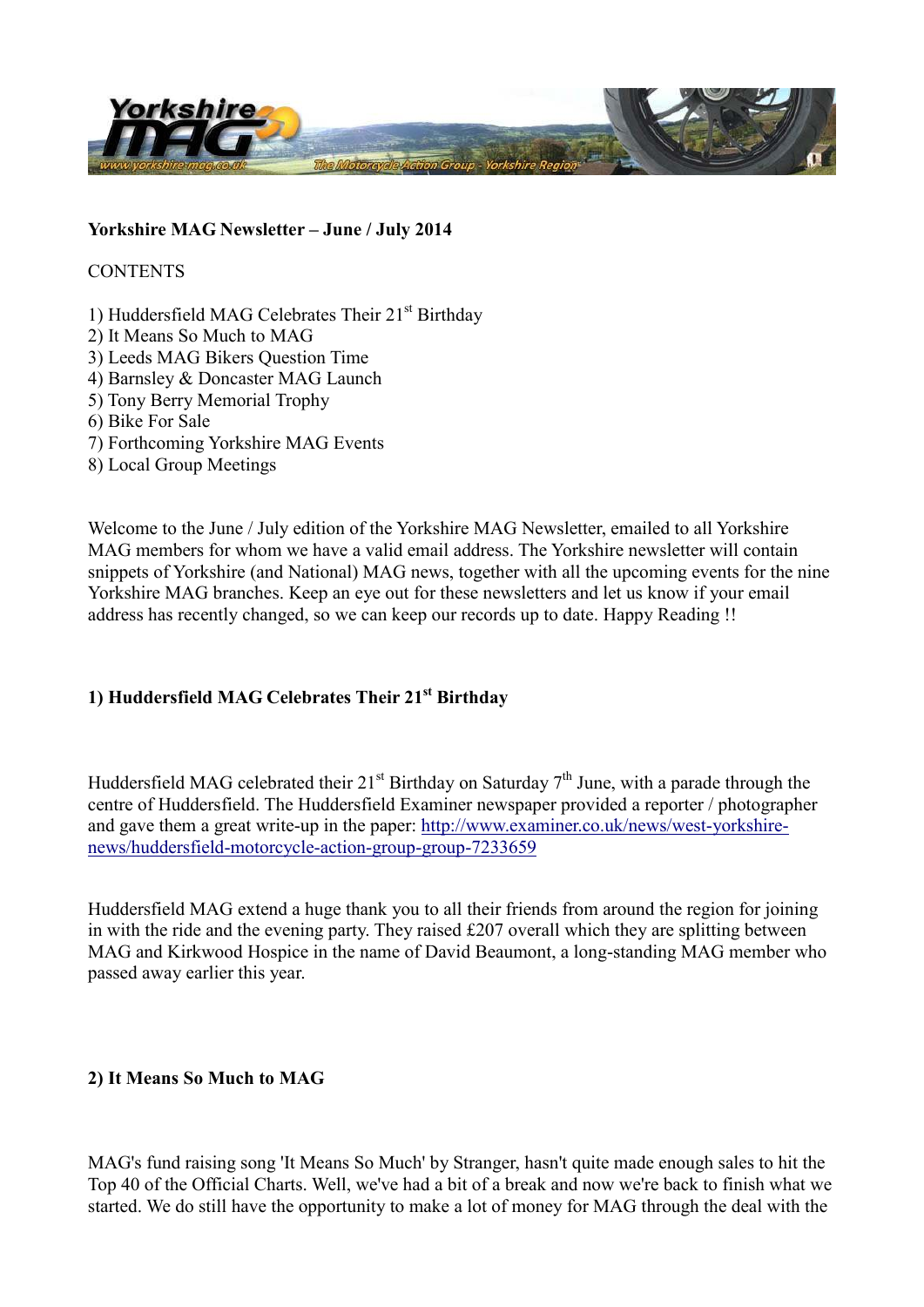record company and we're going to have a damn good go at doing it!

It isn't the profit of the sales of the single that will make us the money, but the proceeds from the gigs that we'll receive if the single charts.

The only way to achieve this is for us to get as many people as possible to download the single between Monday 23rd and Saturday 28th June. We've already made it into the top 100 of the official chart, made number 21 in the Indie Charts and number 3 in the Amazon chart so this really is achievable if we can give it one more big push!

Thank you for your support so far and yes, we are going to ask you to download the single again between those dates. But much more importantly we are going to ask you to share this message far and wide. Share the page on the Yorkshire MAG Facebook Page itself and any posts on it, the more people we'll reach the more copies we'll sell. Simples!

MAG is your organisation and this will help us to achieve so much more.

You can buy the single on Amazon (from 59p), Apple iTunes and other music download sites.

### **3) Leeds MAG Bikers Question Time**

Leeds MAG are hosting a Bikers Question Time With Leeds MP Greg Mulholland on 26th June at 19:30 at The Yew Tree Pub, Newall Carr Road, LS21 2AU Otley.

The Question time Session will be hosted by Lembit Öpik (MAG's Director of Communications & Public Affairs) & Leeds MAG invite you to hear some answers to the questions we are asking about national issues affecting us in Yorkshire - and ask some of your own. All welcome!

### **4) Barnsley & Doncaster MAG Launch**

The inaugural meeting of the newly combined Barnsley and Doncaster MAG (BADMAG) was held on Thursday 12<sup>th</sup> June. Supporting BADMAG were members from Wakefield, Sheffield, Leeds, Huddersfield and East Yorks MAG branches, which was great to see. There were also a good number of the old Barnsley and Doncaster Group members in attendance, in addition to visitors from other parts of God's own County.

Stuart Hatfield (ex. Barnsley MAG Rep) opened up the BADMAG AGM with a report of the branches activities etc, with Richard Vivian covering the campaigning / local political officer slot. The new branch elections were held and Stuart was elected (re-elected) as the new BADMAG Rep, Richard the Political Officer, Lee taking the Finance role and a Social Secretary was elected. Talks were also given by Wayne Rooney, the Yorkshire Regional rep, and a representative from the White Knights 'Blood Bikes' Charity, which has recently been launched in South Yorkshire.

So, BADMAG has been formally launched, representing Doncaster & Barnsley, which together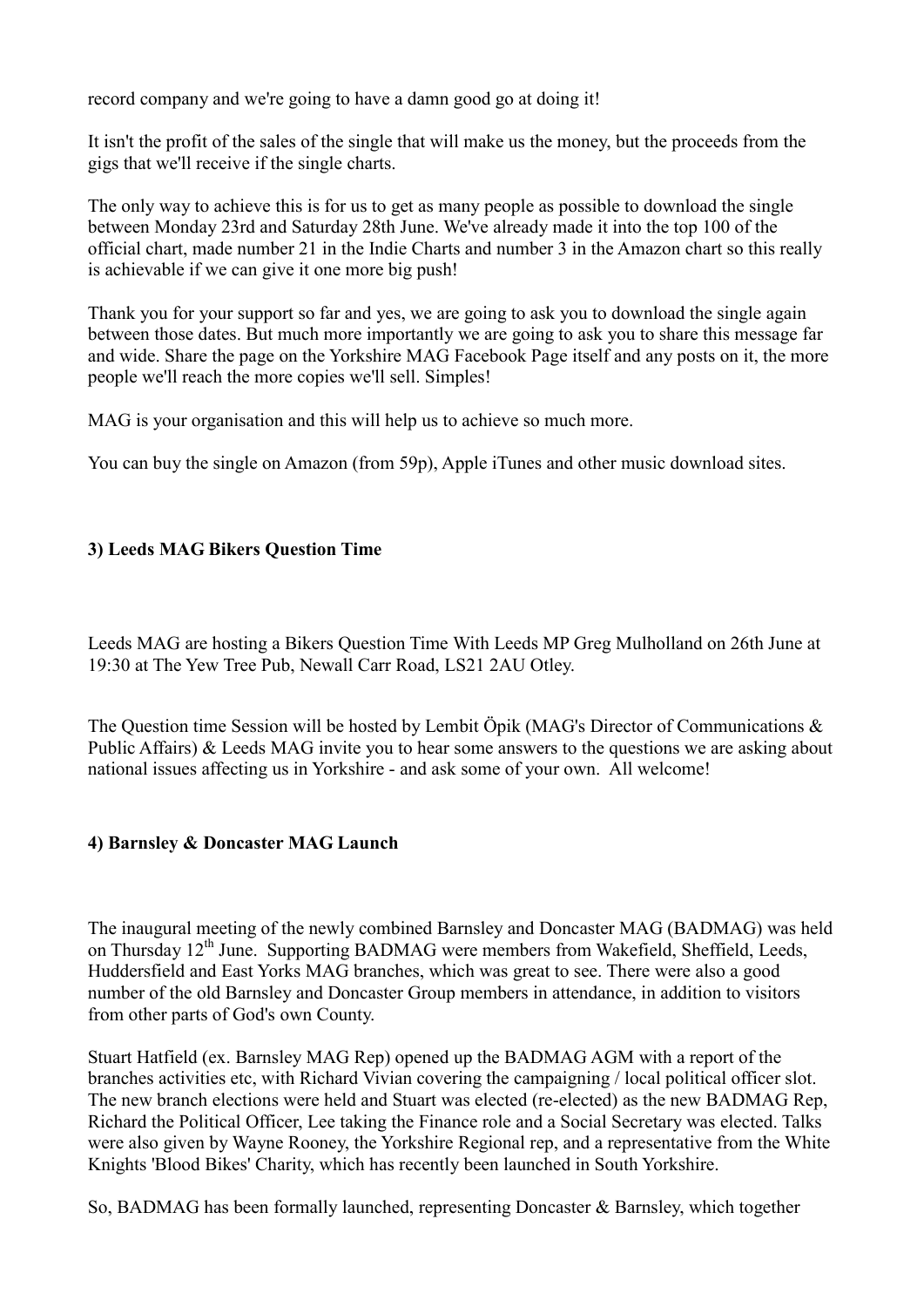with Sheffield & Rotherham MAG, means South Yorkshire is very well covered by MAG Groups. Hurrah !!!!

### **5) Tony Berry Memorial Trophy**

It was voted unanimously at the last Yorkshire Region Meeting (held on Sunday 15<sup>th</sup> June) to have an Annual Tony Berry Memorial Award within Yorkshire MAG. Tony was a Leeds MAG rep and MAP Director who unfortunately lost his life on Saturday 26 July 2003 whilst riding his bike to Helmsley to attend the presentation of a cheque to the people of the town towards their swimming pool fund as a thank you from the Farmyard Party organisers.

It is a very fitting tribute to have an Annual Yorkshire MAG award in his honour. The award will be for the 'Outstanding Contribution to Yorkshire MAG', and can be won by individual MAG members or MAG Groups. Nominations are invited from the Yorkshire MAG membership, the final decision will be made by the Yorkshire Region rep, and the award will be presented at the Yorkshire Region AGM, held in October.

A huge thanks to Leeds MAG for donating a huge trophy, so send in those nominations !!!!

#### **6) Bike For Sale**

2002 Honda Hornet 600 For Sale. Yellow. MoT'd until September and Taxed until February 2015. 6000 miles - all dry by previous owner, and a few wet ones by Tony the current owner (if only to prove it doesn't dissolve in the rain).

VGC, New Tyres, Coolant, Battery, and recent Oil Change. Hugger fitted to protect the back shock.

Bargain at only £2,400.

Call Tony on Wakefield (01924) 210953 or 07757 891398 (Please call Fri-Sun Only Please)

N.B. Tony made a very generous donation to the MAG fighting fund to place this ad. If any readers have a bike (or other items for that matter) for sale and similarly donate to the MAG Fighting Fund, we will be happy to advertise them to the 1,200 plus Yorkshire MAG members.

### **7) Forthcoming Yorkshire MAG Events**

There are some cracking Yorkshire MAG events coming up over the next month or two ....

#### **Friday 20th – Sunday 22nd June - The Farmyard Party**

**Organiser:** Yorkshire MAG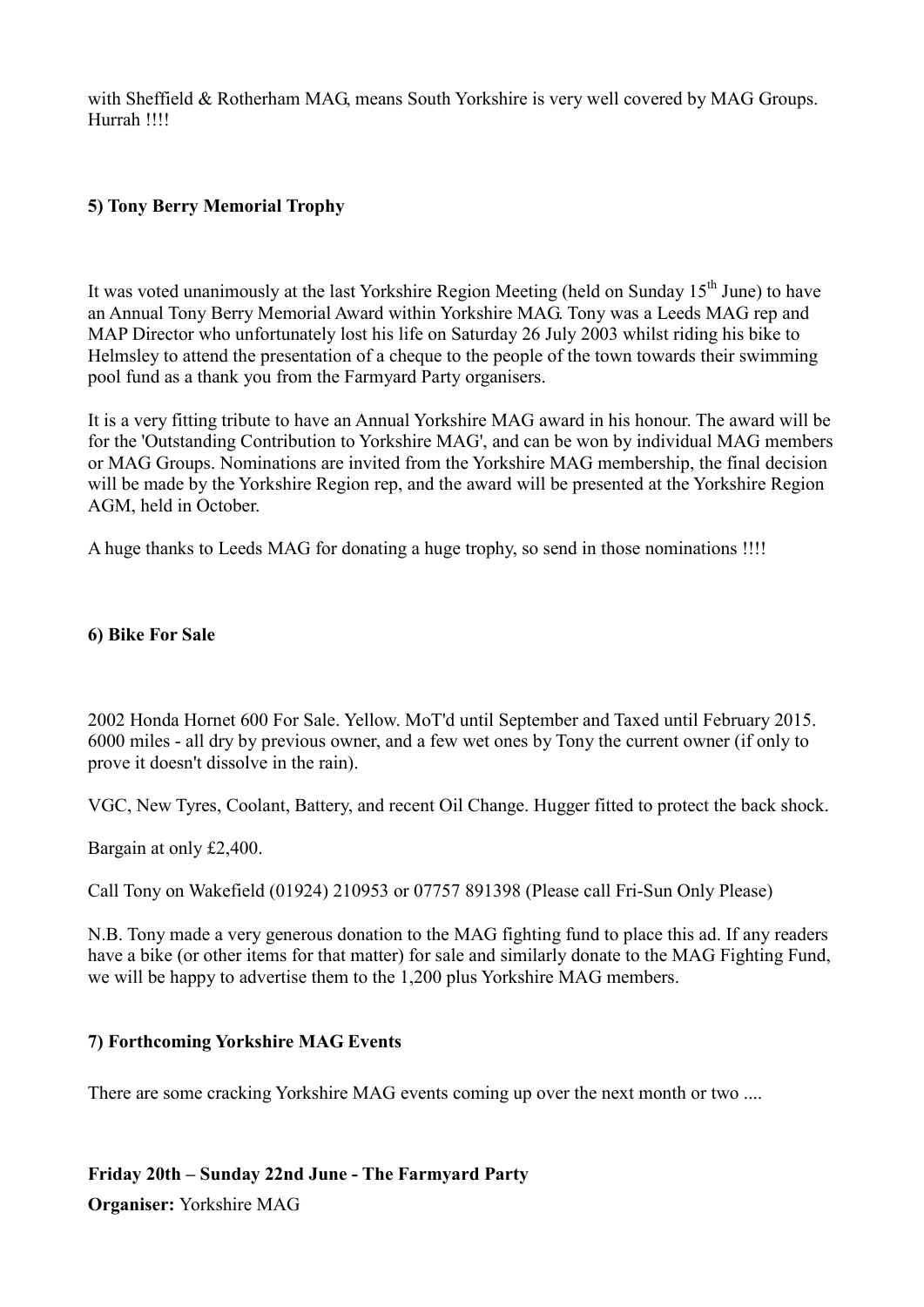*Europe's Biggest and Best Motorcycle Only Rally.* **Location:** Duncombe Park, Helmsley, North Yorkshire **Web:** http://www.farmyardparty.com

### **Thursday 26th June - Bikers Question Time**

See 3) Above

### **Friday 11th – Sunday 13th July - WEAR THE FOX HAT RALLY**

**Organiser:** SHEFFIELD AND ROTHERHAM MAG *LIVE BANDS FRI/SAT NIGHT, £12 PRE-BOOKED £15 OTG/UNDER 16'S FREE. 300 LIMIT. INFO AND BOOKING :01226755019 OR 07704912399 E-MAIL:KINMANBELL@HOTMAIL,COM NO CARS NO VANS NO EXCUSES NO COLOURS TO BE WORN ON SITE PLEASE.* **Location:** MEXBOROUGH MINERS WELFARE CLUB S64 0JL.

### **Sunday 27th July - VJMC Japanese Bike Show**

**Organiser:** West Yorkshire Vintage Japanese Motorcycle Club (MAG Affiliated)

The West Yorkshire Branch of the VJMC are again hosting their very popular all Japanese Motorcycle Show at Lotherton Hall. The show also features an auto jumble and Wakefield MAG will be hosting the Yorkshire MAG Stand at the show. If you attend, do pop over and say hello – you cant miss us, we'll be the bright yellow stand with Yorkshire MAG on the roof ;-)

**Organiser:** VJMC

**Location:** Lotherton Hall

**Web:** http://www.vjmc.com

### **Friday 1st – Sunday 3rd August - Yorkshire Pudding Rally 2014**

**Organiser:** Yorkshire MAG

The starter was the Valley, main course the Farmyard and then, for "one wafer thin mint" to finish off the season, we have the YPR, for Pudding! Traditionally, this pre-book only event sells out every year well ahead of the event (once the FYP is over, tickets start running out for the YPR, therefore, it is well advisable to buy your YPR tickets in June - Don't leave it to the last minute and risk disappointment !!!). Your local MAG Branch will still have tickets for sale, and these are also still available on-line: http://www.farmyardparty.com/tickets (but don't leave it too late)

**Location:** Escrick Estate off the A19 just above Selby

**Web:** http://www.yorkshirepuddingrally.co.uk

### **Saturday 23rd August – Charity Rock & Blues Night**

**Organiser:** Barnsley and Doncaster MAG

Live Bands (Olds Cool, Outfit Blues Band & Top Heavy). Proceeds split between White Knights